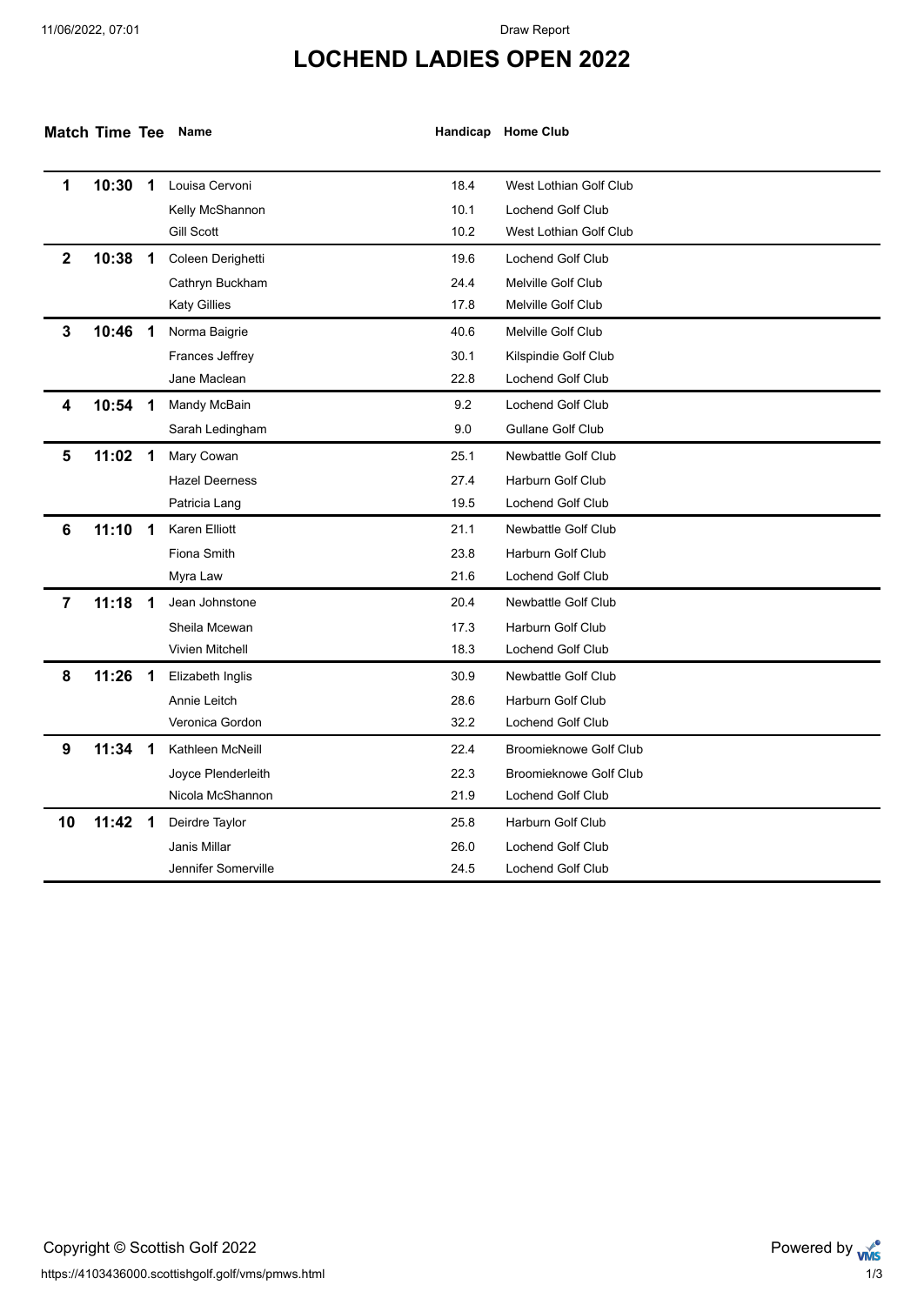## **LOCHEND LADIES OPEN 2022**

| <b>Match Time Tee</b> |       |                         | Name                  |      | Handicap Home Club               |
|-----------------------|-------|-------------------------|-----------------------|------|----------------------------------|
| 11                    | 11:50 | $\mathbf 1$             | Pamas Abhiteachapan   | 6.3  | <b>SALJGA</b>                    |
|                       |       |                         | Susan Randall         | 15.2 | Lochend Golf Club                |
|                       |       |                         | Dorothy Wilson        | 15.5 | Harburn Golf Club                |
|                       |       |                         |                       |      |                                  |
| 12                    | 11:58 | -1                      | Dc Cavanagh           | 45.0 | Broomieknowe                     |
|                       |       |                         | Sandra Fairgrieve     | 50.7 | Lochend Golf Club                |
|                       |       |                         | Dorothy Yeaman        | 21.8 | Duddingston Golf Club            |
| 13                    | 12:06 | $\overline{\mathbf{1}}$ | Sheila Munro          | 29.6 | Lochend Golf Club                |
|                       |       |                         | Maureen Joyce         | 28.2 | Turnhouse Golf Club Ltd          |
|                       |       |                         | Ann Douglas           | 24.7 | <b>Bathgate Golf Club</b>        |
| 14                    | 12:14 | - 1                     | Annette Cunningham    | 35.7 |                                  |
|                       |       |                         | Christine Dugan       | 32.6 | <b>Lochend Golf Club</b>         |
|                       |       |                         | <b>Susan Newlands</b> | 36.1 | <b>Lochend Golf Club</b>         |
| 15                    | 12:22 | -1                      | <b>Violet Blair</b>   | 23.0 | <b>Mortonhall Golf Club</b>      |
|                       |       |                         | Pat Meikle            | 22.3 | Lochend Golf Club                |
|                       |       |                         | Val Reid              | 23.2 | Lochend Golf Club                |
| 16                    | 12:30 | -1                      | Jaci Moriarty         | 15.8 | Lochend Golf Club                |
|                       |       |                         | Muriel Gilligan       | 18.1 | <b>Swanston Golf Club Ltd</b>    |
|                       |       |                         | Elene Ogston          | 12.5 | Canmore Golf Club                |
| 17                    | 12:38 | -1                      | Eileen Gillespie      | 11.6 | <b>Lochend Golf Club</b>         |
|                       |       |                         | Karina Matson         | 10.7 | Pumpherston Golf Club            |
|                       |       |                         | Elspeth Adair         | 25.4 | Edinburgh Leisure Golf Club      |
| 18                    | 12:46 | -1                      | Margaret Gunn         | 27.1 | Edinburgh Leisure Golf Club      |
|                       |       |                         | Carole Owens          | 32.5 | <b>Lochend Golf Club</b>         |
|                       |       |                         | Sally Brian           | 21.0 | <b>Comiston Ladies Golf Club</b> |
| 20                    | 13:01 |                         | Lorna Lynch           | 17.2 | <b>Lochend Golf Club</b>         |
|                       |       |                         | Kay Cuthbertson       | 18.6 | <b>Liberton Golf Club</b>        |